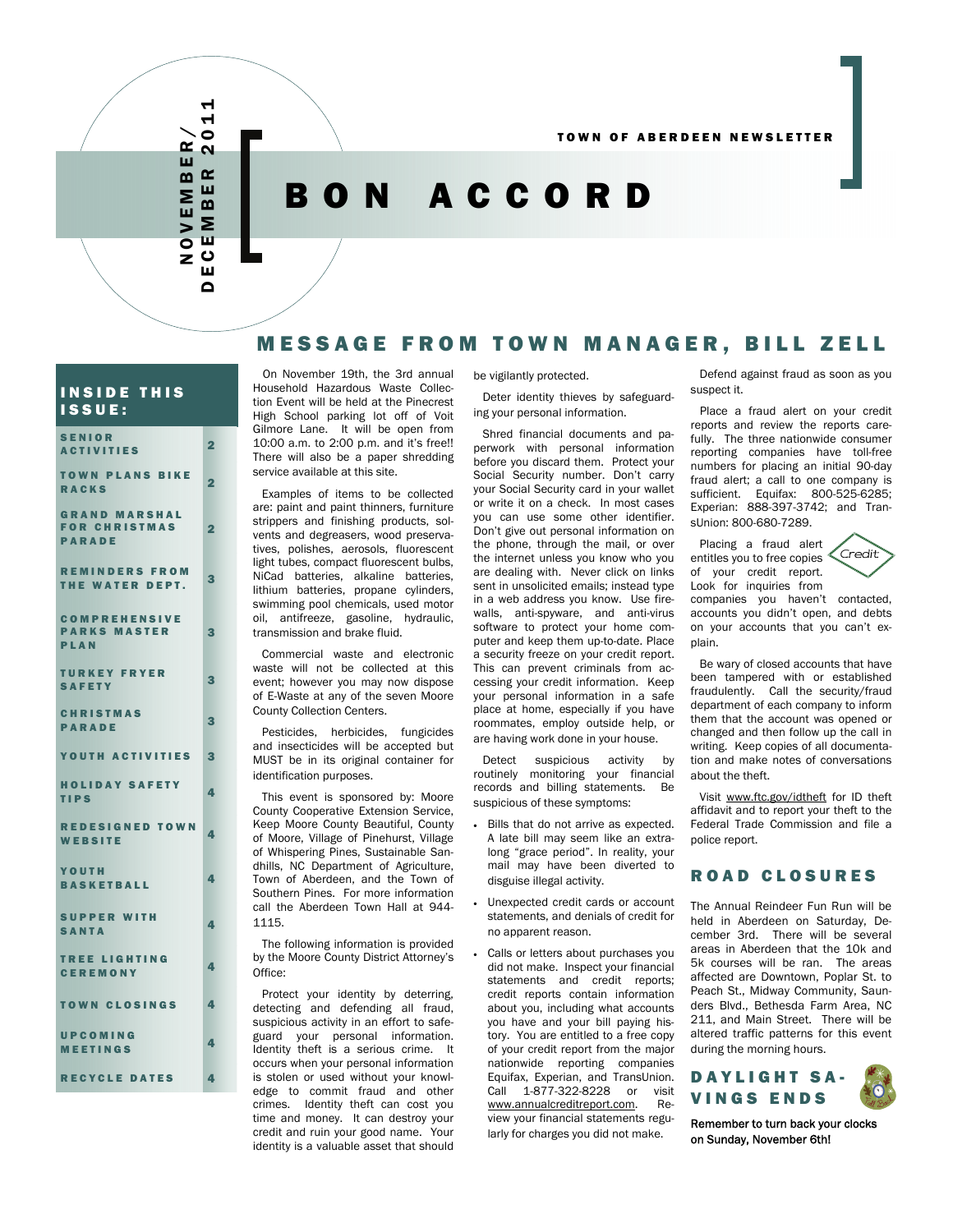# SENIOR ACTIVITIES

#### Chair Exercises

Days: Tuesday and Thursday Time: 10:30 a.m. - 11:30 a.m. Cost: \$2/month Residents & \$5/month Non-Residents

Location: Aberdeen Recreation Station

### Art Classes

Day: Wednesday Time: 9:00 a.m. - 12:00 p.m. Cost: \$2/month Residents & \$5/month Non-Residents Location: Aberdeen Recreation Station

This is a great opportunity to meet and share creative ideas with others. Participants must supply own materials.

#### Bingo

Dates: November 3rd and December 1st Time: 2:00 p.m. - 3:30 p.m. Cost: \$1 Residents & \$2 Non-Residents Location: Aberdeen Recreation Station

This is a great opportunity for seniors in the community to gather and have some fun. Refreshments will be provided. Participants should bring a wrapped prize or prizes of \$5.00 or less to each session.

#### Senior Holiday Luncheon

Date: December 15th Time: 11:30 a.m. - 1:00 p.m. Cost: Free Location: Aberdeen Recreation Station RSVP Deadline: December 8th

We will be providing plates, drinks, silverware, and meat. Other dishes are encouraged!!

#### Master Gardener Series

Aberdeen Parks and Recreation Department and Master Gardeners of Moore County have partnered for an informative series on gardening in Moore County. Snacks will be provided. Preregistration is required by the listed deadlines.

Day: Tuesdays Time: 3:00 p.m. - 4:00 p.m. Cost: \$5 Residents/class \$7 Non-Residents/class \$12 Residents/3 classes

\$18 Non-Residents/3 classes

- \$27 Residents/6 classes
- \$39 Non-Residents/6 classes

Location: Aberdeen Recreation Station

### Sessions

Shutting Down the Garden in the Fall Date: November 8, 2011 Registration Deadline: November 1, 2011 Propagation of House Plants Date: January 17, 2012 Registration Deadline: January 10, 2012

Back Yard Vegetable Gardening Date: February 21, 2012 Registration Deadline: February 14, 2012

Organic Gardening Date: March 20, 2012 Registration Deadline: March 13, 2012

Summer Annuals for Containers and the Garden Date: April 17, 2012 Registration Deadline: April 10, 2012

### All Occasion Wreath Making

Learn to decorate a wreath that can be used all year long. Change ornaments, bows, floral and natural items as the seasons change. ECA instructor Kay Simpson will be on hand to give you step by step instructions on how to make your wreath. All supplies are included in the registration fee. Pre-register by November 7, 2011

Date: November 14, 2011 Time: 1:30 p.m.—3:30 p.m. Cost: \$20 Residents & \$25 Non-Residents Location: Aberdeen Recreation Station

#### Cooking for One or Two - Downsizing

Join FCS Agent Agnes Evans for cooking tips on cooing for a small household. This class will cover basic information, practical advice on utensils, and techniques on shopping, cooking, and storage. Pre-register by November 7, 2011.

Date: November 14, 2011 Time: 1:30 p.m.—3:30 p.m. Cost: \$8 Residents & \$14 Non-Residents Location: Aberdeen Recreation Station

### The "Spirit of Christmas" Creative Holiday Ideas

Join Kay Simpson and Agnes Evans for the "Spirit of Christmas" Creative Holiday Ideas Class. Make simple holiday craft decorations; see creative gift ideas, and sample holiday fare foods. Learn how to express the "Spirit" of the holidays. Preregister by December 9, 2011.

Date: December 16, 2011 Time: 10:00 a.m. - 12:00 p.m. Cost: \$8 Residents & \$14 Non-residents Location: Aberdeen Recreation Station

#### Family Care Giving Workshops

If you are caring for a loved one at home, we can help! American Red Cross is offering the last workshop in an eight series of Family Care Giving Workshops. The series focuses on the needs of those providing care as well as the needs to those requiring care. Snacks will be provided at each workshop. Space is limited to 30 participants, so register now.

Session 8: Caring for a loved one with Alzheimer's Disease or Dementia

Time: 6:00 p.m. - 7:00 p.m. Cost: \$5 Residents & \$7 Non-Residents Location: Aberdeen Recreation Station Registration Deadline: November 2, 2011

### Senior Holiday Cookie Swap

Bring 2 dozen of your favorite holiday cookies (1 dozen to trade and 1 dozen to eat) and the recipe to the Aberdeen Recreation Station for a Holiday Cookie Swap. Coffee and hot chocolate will be available while you try other cookies.

Date: December 14, 2011 Time: 2:00 p.m. - 3:00 p.m. Cost: Free Location: Aberdeen Recreation Station Registration Deadline: December 7, 2011

#### Holiday Memories

Decorate Christmas Ornaments, provided by Colors-N-Clay, for the Holiday Season. Once all ornaments are painted, they will be taken to the Colors-N-Clay office to be fired.

Date: December 7, 2011 Time: 2:00 p.m. - 3:00 p.m. Cost: \$7 Residents & \$10 Non-Residents Registration Deadline: November 28, 2011

# TOWN PLANS BIKE RACKS

The Town has been diligent in pursuing a bicycle and pedestrian plan, and now it is time to get serious and put the infrastructure on the ground. Plans are in the works to order bicycle racks for our residents and visitors. It has come to staff's attention that apartments and businesses in the community may also be interested in ordering racks for their establishments to increase the presence of racks around town. Staff will be pursuing potential savings in discounts and shipping fees for volume orders of bike racks. If you would like to purchase a rack specifically for your place of business and are interested in seeing if a discount is possible, please contact Kathy Liles in Planning at 944-7024.

### GRAND MARSHAL FOR CHRISTMAS PARADE

Aberdeen Parks and Recreation Department is seeking nominations for the Grand Marshal of the Aberdeen Christmas Parade on December 10th. Aberdeen citizens or local businesses can nominate a candidate that has made outstanding contributions to improving the quality of living, working, and playing in Aberdeen. The winning nominee will serve as the Grand Marshal and start the Annual Aberdeen Christmas Parade.

Nominations will be accepted through November 10th. For additional information or a Nomination Form, please contact Leigh Baggs, Parks and Recreation Director, at 944-7275 or at lbaggs@townofaberdeen.net.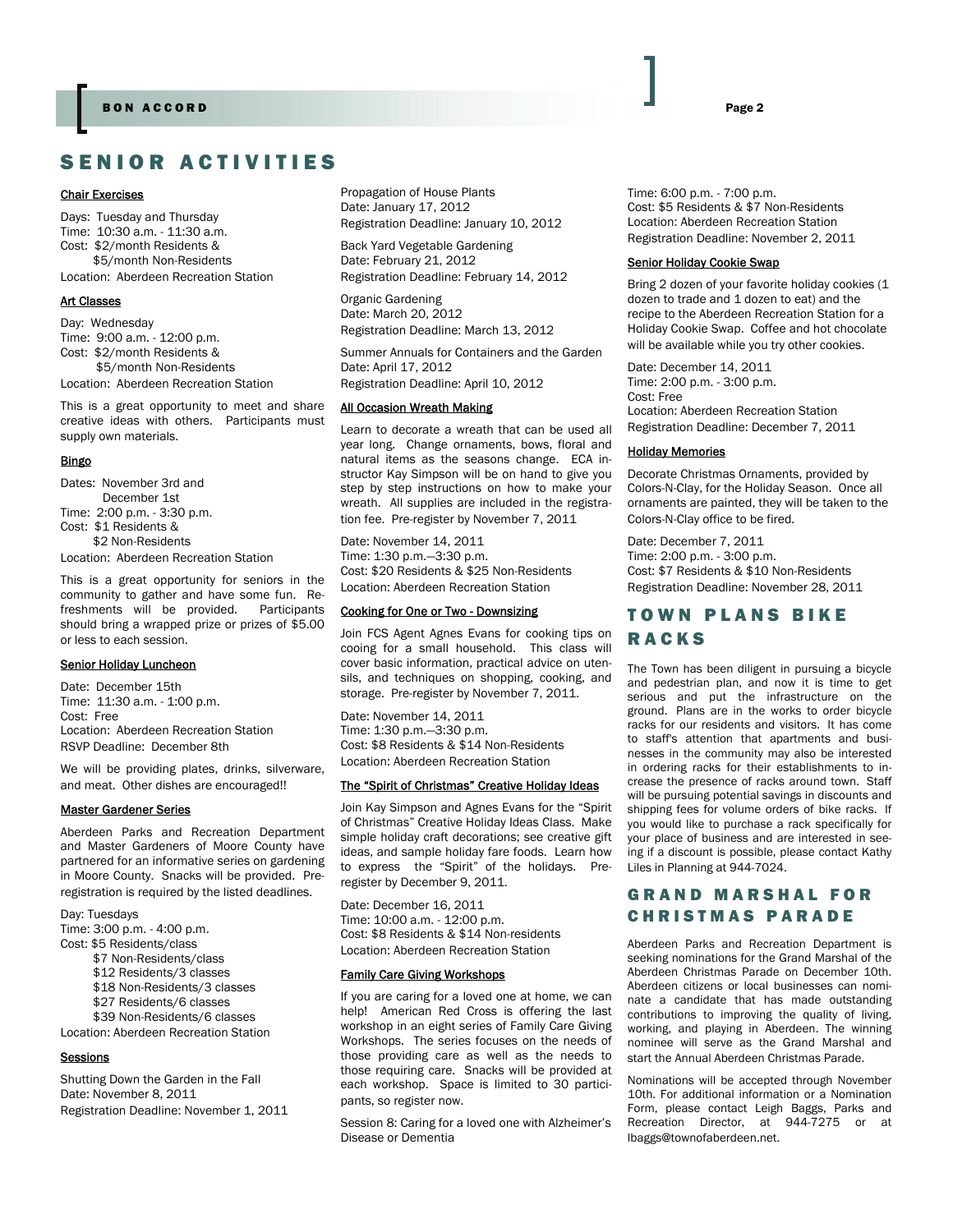### REMINDERS FROM THE WATER DEPARTMENT

### REMINDER FOR UTILITY PAYMENTS

Please remember that there is a \$5.00 or 5% late fee added to all bills not paid by 5:00 p.m. on the 21st of November. The late fee will be applied on Tuesday, November 22nd. Those bills not paid by 5:00 p.m. on the 5th of December will be disconnected on Tuesday, December 6th and a \$25.00 fee added.

### LEAVES, PINE NEEDLES, & LIMBS

The leaves and pine needles are beginning to fall. Leaves and pine needles can be put in piles on your curb for yard debris pick-up. However, separating yard debris is important. Leaves, pine needles, pine cones, yard trimmings, sticks and limbs need to be in separate piles for pick-up.

#### CHRISTMAS TREE PICK-UP

After Christmas, place all Christmas trees at the curb for pick-up. All ornaments and stands must be removed prior to pick-up. Busi-

nesses, please do not leave discarded Christmas trees behind your business.

### COMPREHENSIVE PARKS MASTER PLAN

Aberdeen Parks and Recreation Department is preparing a Comprehensive System Wide Parks Master Plan. As part of this process, citizens are invited to meetings and encouraged to express their interests about existing facilities and programs and future needs through their comments at meetings, surveys, phone calls and emails. This community input is vital to the success of this process and document!

The first meeting of this process is scheduled for Thursday, November 17th at 6:00 pm at the Aberdeen Recreation Station. This meeting is to begin the planning guide of focusing on the future of parks and recreation in Aberdeen. This meeting and the ultimate Comprehensive Master Plan will examine the following areas:

- Existing community resources
- Parks, recreation, open space criteria
- Needs concerning parks, recreation, greenways, bike paths, and conservation lands
- Town objectives with an action plan for implementation

Additional meetings will be held in December 2011 and January 2012. The final document will be ready for adoption in the spring of 2012. For additional information about this meeting or the process, please contact Leigh Baggs at 944-PARK or at lbaggs@townofaberdeen.net.

### TURKEY FRYER SAFETY

As the holiday season approaches, the members of the Aberdeen Fire Rescue Department would like to give you some safety reminders to help you and your family stay safe while you celebrate during the holiday season. Be sure to have working smoke alarms installed on every level of your home. Test them monthly and keep them clean and equipped with fresh batteries at all times. Know when and how to call for help. Also, remember to practice your home escape plan! We wish you and your family a safe and wonderful holiday season!

- Turkey fryers should always be used outdoors a safe distance from buildings and any other material that can burn.
- Never use turkey fryers on wooden decks or in garages.
	- Make sure the fryers are used on a flat surface to reduce accidental tipping.
	- Never leave the fryer unattended. Most units do not have thermostat controls. If you don't watch the fryer carefully, the oil will continue to heat until it catches fire.
- Never let children or pets near the fryer when in use. Even after use, never allow children or pets near the turkey fryer. The oil inside the cooking pot can remain dangerously hot even hours after use.
- To avoid oil spillover, do not overfill the fryer.
- Make sure the turkey is completely thawed and be careful with marinades. Oil and water don't mix, and water causes oil to spill over, causing a fire or even an explosion hazard.
- Keep an all-purpose fire extinguisher nearby. Never use water to extinguish a grease fire. If the fire increases, immediately call 9-1-1 for help

The National Turkey Federation recommends refrigerator thawing and to allow approximately 24 hours for every five pounds of bird thawed in the refrigerator.

### CHRISTMAS PARADE

The Annual Christmas Parade will be held on December 10th at 3:00 p.m. in Historic Downtown Aberdeen. The Parade is part of Christmas in Aberdeen: A Hometown Holiday Tradition and will include floats, bands, clowns, antique cars, Beauty Queens, scouts, and Santa.

The Parks and Recreation Department is looking for individuals, civic groups, bands, scouts, and sports teams that are interested in participating in the parade. There is no registration fee but an entry form must be filled out by Dec. 1st. Please contact Leigh Baggs at 944-PARK for an application.

### YOUTH ACTIVITIES

### **Cheerleading**

Girls ages 6 to 11 can show their *SPIRIT* for Aberdeen Parks and Recreation Department's basketball league this winter. Girls will learn basic cheers, moves and jumps. The cost is \$25 for residents and \$35 for non-residents. Registration is currently being held and the deadline is November 10th. Space is limited so sign up now! For more information contact Program Coordinator Ryan Gordon at rgordon@townofaberdeen.net. or 944-PARK.

#### *Volunteer coaches are needed!*

### Monthly Movie Night

Monthly Movie Night is a great way for kids to take a break from a long week at school and enjoy a fun evening with other kids their age. We will have snacks, a movie, and other activities planned for the kids while they are at Monthly Movie Night. Parents can use this time to run errands or go out while their kids enjoy a great evening. Preregistration is required.

Date: November 4, 2011 Registration Deadline: November 1, 2011 Date: December 5, 2011 Registration Deadline: December 5, 2011 Time: 6:00 p.m. - 8:00 p.m. Cost: \$2 Residents & \$4 Non-Residents Location: Aberdeen Recreation Station

### American Red Cross Babysitter Course

The American Red Cross Moore County Chapter will be offering a 7 hour babysitter training course which will be held at the Aberdeen Recreation Station for children ages 11—15. This class will cover information on the supervision of children and infants, basic child-care skills, discipline issues, how to identify safety hazards and prevent injuries, cover emergency situations, and more. Each participant will receive a certification card, training handbook, emergency reference guide, and CD-Rom. Registration forms are available at the Aberdeen Recreation Station.

Date: November 5, 2011 Registration Deadline: October 31, 2011 Time: 9:00 a.m. - 4:00 p.m. Cost: \$50.00

### Holidays and Clay (Ages 6 - 10)

Put a special touch on your very own Christmas ornament this Holiday Season with the Aberdeen Parks and Recreation Department and Colors-N-Clay. Kids can paint their own design on their ornament and Colors-N-Clay will take the ornaments back to the Colors-N-Clay office to be fired. Once all the ornaments have been finished, all participants will be contacted to pick up their ornaments at the Aberdeen Recreation Station. Registration forms are available at the Aberdeen Recreation Station. Space is limited, so please sign up today!

Date: December 3, 2011 Time: 10:30 a.m. – 11:30 a.m. Location: Aberdeen Recreation Station Cost: \$7 Residents & \$10 Non-Residents Registration Deadline: November 21, 2011